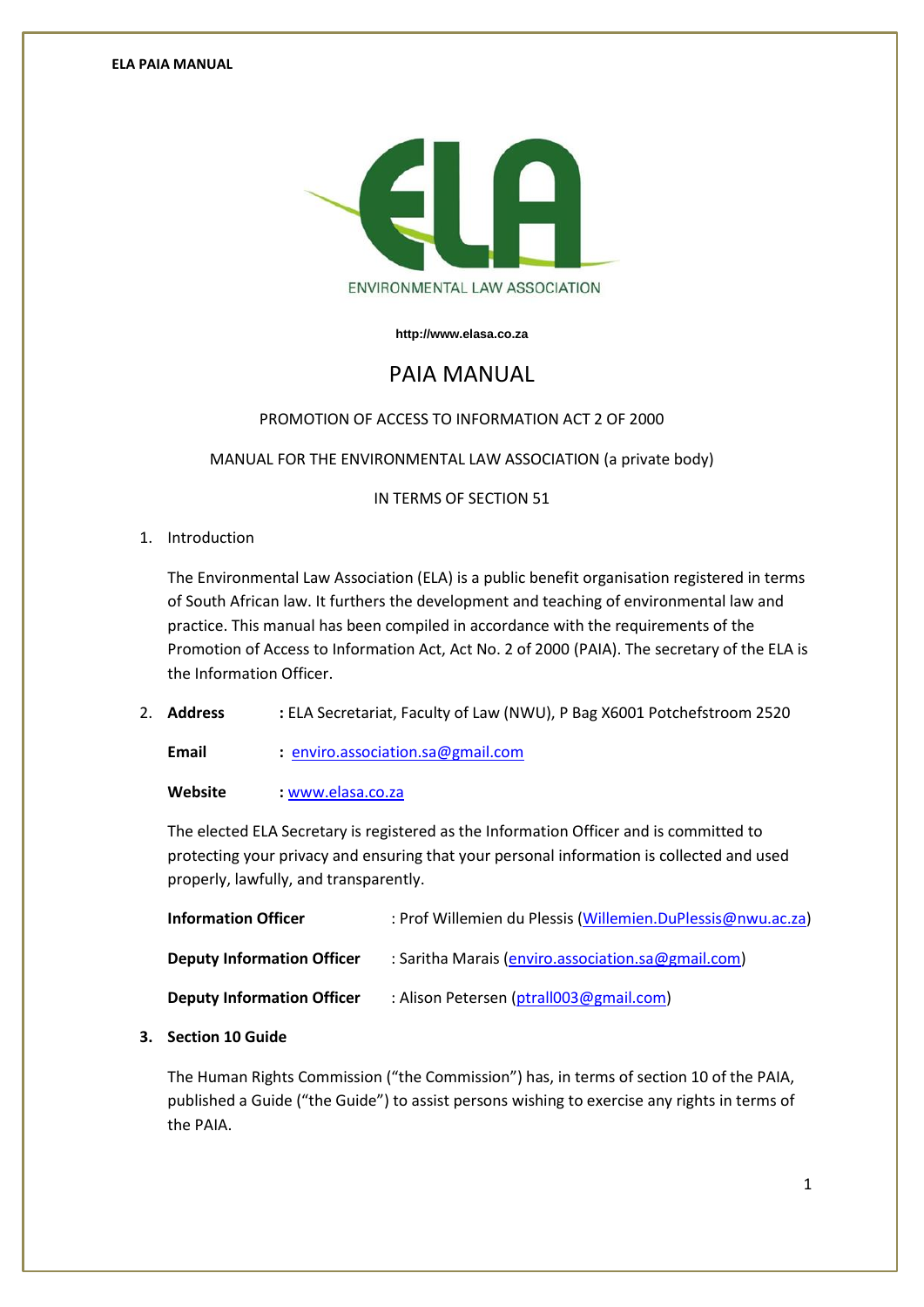#### **ELA PAIA MANUAL**

The Guide may be obtained from the Commission. Any person wishing to obtain the Guide may either access it through the Commission's website at [www.sahrc.org.za](http://www.sahrc.org.za/) or at the offices of the SA Human Rights Commission, 29 Princess of Wales Terrace, cnr York and St Andrews Street, Parktown, Johannesburg

#### **4. Section 52(2) notice**

Records that are automatically available: documents on the ELA website.

## **5. Description of the records of the body which are available in accordance with any other legislation:**

Protection of Personal Information Act 4 of 2013 (POPI)

### **6. Details on POPI information:**

- (i) the purpose of the processing: to register and contact members, to compile and maintain a membership list, to send messages and information via email, our website and social media.
- (ii) a description of the categories of data subjects and of the information or categories of information relating thereto: members; student members, website and social media users.
- (iii) the recipients or categories of recipients to whom the personal information may be supplied: service providers.
- (iv) planned transborder flows of personal information: website use; email use; could storage.
- (v) a general description allowing a preliminary assessment of the suitability of the information security measures to be implemented by the responsible party to ensure the confidentiality, integrity and availability of the information which is to be processed:
	- Physical security:
	- Computer and network security;
	- Access to personal information;
	- Secure communications;
	- Security in contracting out activities or functions, including secure cloud storage outside the RSA on Dropbox;
	- Retention and disposal of information;
	- Acceptable usage of personal information;
	- Governance and regulatory issues;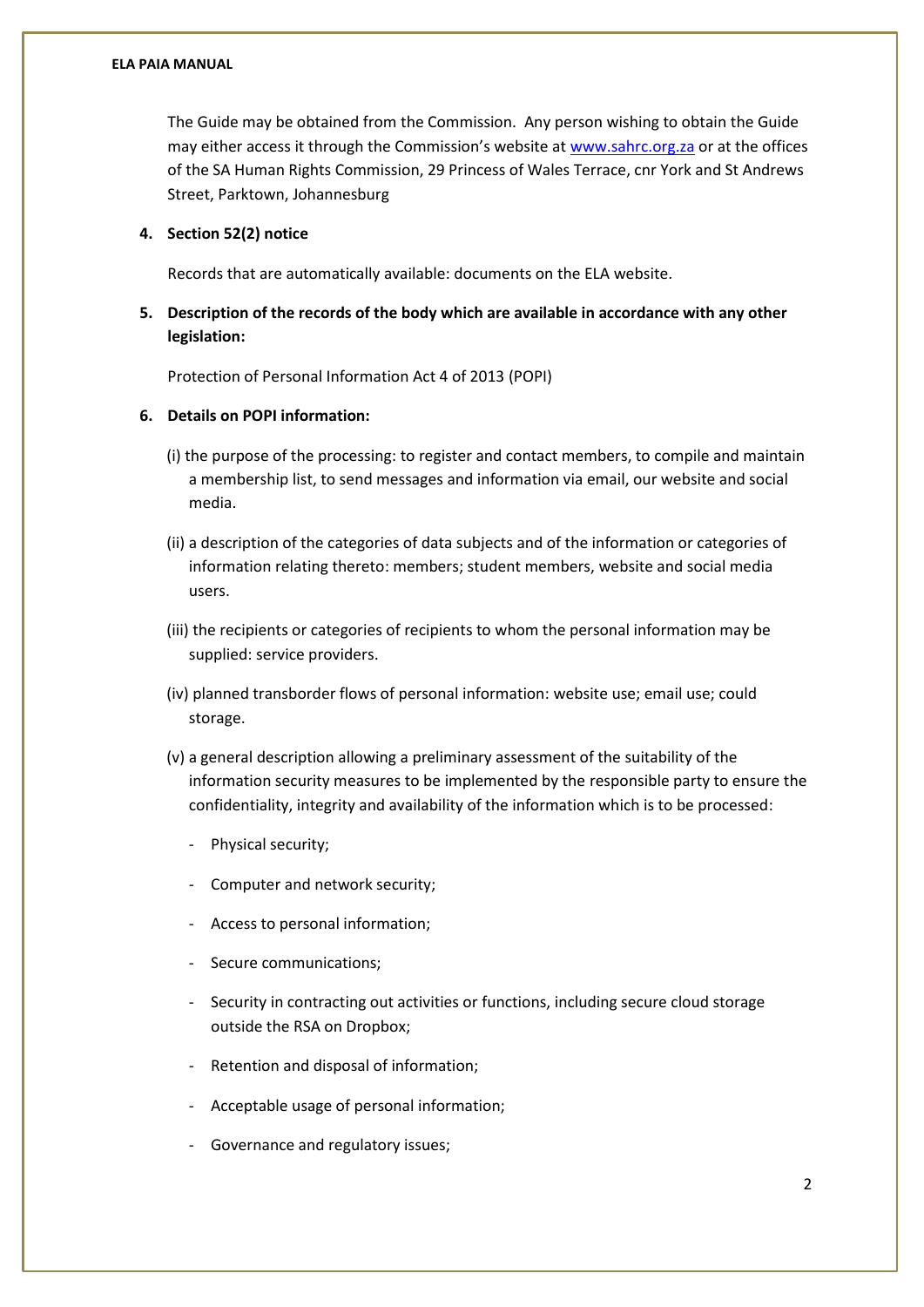#### **ELA PAIA MANUAL**

- Monitoring access and usage of private information;
- Investigating and reacting to security incidents.

### **7. Details on how to make a request**

A requester must complete Form C (below) and submit this form together with a request fee to the head of the private body at the address, fax or email address above.

# **8. Fees**

The fee payable is as set out in Item 1 of Part III of Annexure A to G.N. No R. 187 dated 15 February 2002 (further below).

--------------------------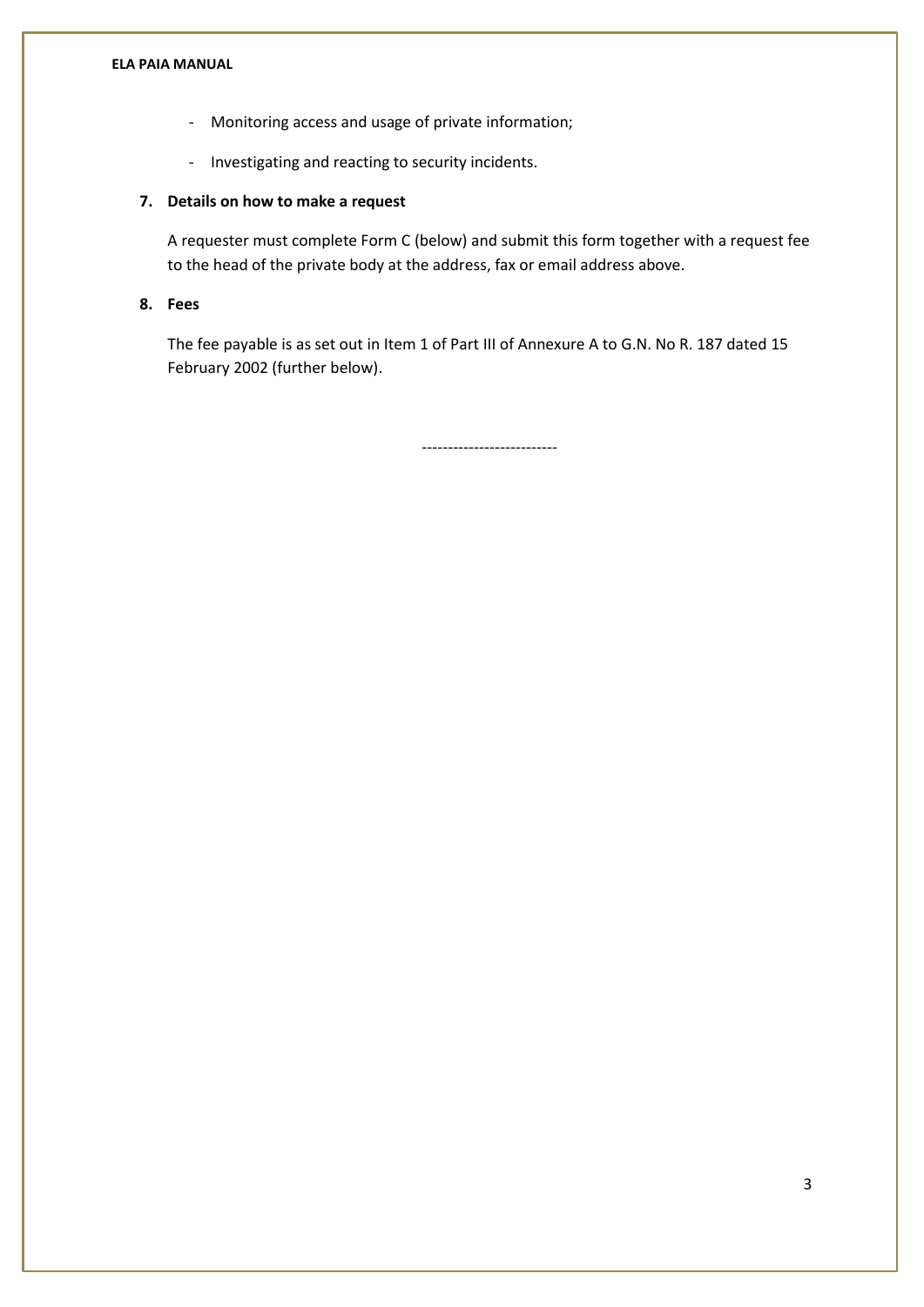# **FORM C**

#### REQUEST FOR ACCESS TO RECORD OF PRIVATE BODY (Section 53(1) of the Promotion of Access to Information Act, 2000 (Act No. 2 of 2000)

[Regulation 10]

#### **A. Particulars of private body**

The Head:

### **B. Particulars of person requesting access to the record**

| (a) | The particulars of the person who requests access to the record must be given below.         |
|-----|----------------------------------------------------------------------------------------------|
| (b) | The address and/or fax number in the Republic to which the information is to be sent must be |
|     | aiven.                                                                                       |
| (c) | Proof of the capacity in which the request is made, if applicable, must be attached.         |

Full names and surname:

Identity number:

Postal address:

Fax number:

Telephone number: E-mail address:

Capacity in which request is made, when made on behalf of another person:

#### **C. Particulars of person on whose behalf request is made**

This section must be completed *ONLY if* a request *for information is* made on behalf of *another* person.

Full names and surname:

Identity number:

#### **D. Particulars of record**

(a) Provide full particulars of the record to which access is requested, including the reference number if that is known to you, to enable the record to be located.

- (b) If the provided space is inadequate, please continue on a separate folio and attach it to this form. The requester must sign all the additional folios.
- 1 Description of record or relevant part of the record:
- 2 Reference number, if available:
- 3 Any further particulars of record: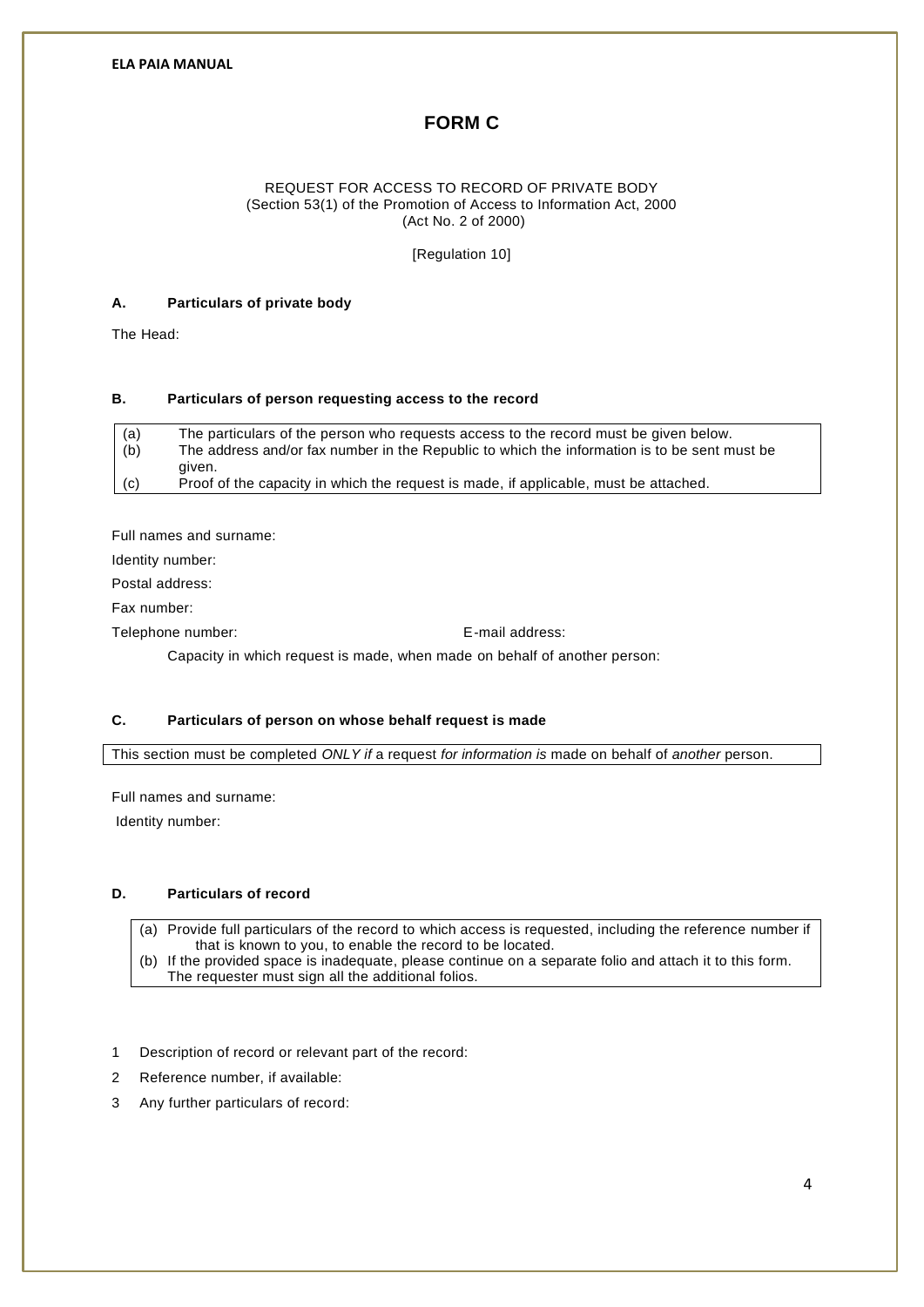#### **E. Fees**

- (a) A request for access to a record, other *than* a record containing personal information about yourself, will be processed only after a request fee has been paid.
- (b) You will be *notified of* the amount required to be paid as the request fee.
- (c) The fee payable for access to a record depends *on* the form *in which* access is required and the reasonable time *required* to search for and prepare a record.
- (d) If you qualify for exemption *of* the payment *of* any fee, please state the reason for exemption.

Reason for exemption from payment of fees:

#### **F. Form of access to record**

If you are prevented by a disability to read, view or listen to the record in the form of access provided for in 1 to 4 hereunder, state your disability and indicate in which form the record is required.

| Disability:                                                                                              | Form in which record is required |  |  |  |  |
|----------------------------------------------------------------------------------------------------------|----------------------------------|--|--|--|--|
|                                                                                                          |                                  |  |  |  |  |
|                                                                                                          |                                  |  |  |  |  |
| Form in which record is required:                                                                        |                                  |  |  |  |  |
|                                                                                                          |                                  |  |  |  |  |
| Mark the appropriate box with an X.                                                                      |                                  |  |  |  |  |
|                                                                                                          |                                  |  |  |  |  |
|                                                                                                          |                                  |  |  |  |  |
| NOTES:                                                                                                   |                                  |  |  |  |  |
| Compliance with your request in the specified form may depend on the form in which the record is<br>(a)  |                                  |  |  |  |  |
| available.                                                                                               |                                  |  |  |  |  |
|                                                                                                          |                                  |  |  |  |  |
| (b) Access in the form requested may be refused in certain circumstances. In such a case you will be     |                                  |  |  |  |  |
| informed if access will be granted in another form.                                                      |                                  |  |  |  |  |
| The fee payable for access for the record, if any, will be determined partly by the form in which<br>(C) |                                  |  |  |  |  |
|                                                                                                          |                                  |  |  |  |  |
| access is requested.                                                                                     |                                  |  |  |  |  |

| 1. If the record is in written or printed form:                                                                                                                               |                                            |  |                                                             |  |  |                                                                         |  |  |
|-------------------------------------------------------------------------------------------------------------------------------------------------------------------------------|--------------------------------------------|--|-------------------------------------------------------------|--|--|-------------------------------------------------------------------------|--|--|
|                                                                                                                                                                               | copy of record*                            |  | inspection of record                                        |  |  |                                                                         |  |  |
| 2. If record consists of visual images<br>this includes photographs, slides, video recordings, computer-generated images, sketches, etc)                                      |                                            |  |                                                             |  |  |                                                                         |  |  |
|                                                                                                                                                                               | view the images                            |  | transcription of the<br>copy of the images"<br>images*      |  |  |                                                                         |  |  |
| 3. If record consists of recorded words or information which can be reproduced in<br>sound:                                                                                   |                                            |  |                                                             |  |  |                                                                         |  |  |
|                                                                                                                                                                               | listen to the soundtrack<br>audio cassette |  | transcription of soundtrack*<br>written or printed document |  |  |                                                                         |  |  |
| 4. If record is held on computer or in an electronic or machine-readable form:                                                                                                |                                            |  |                                                             |  |  |                                                                         |  |  |
|                                                                                                                                                                               | printed copy of record*                    |  | printed copy of information<br>derived from the record"     |  |  | copy in computer readable form <sup>*</sup><br>(stiffy or compact disc) |  |  |
| If you requested a copy or transcription of a record (above), do you wish the<br><b>YES</b><br>copy or transcription to be posted to you?<br><b>NO</b><br>Postage is payable. |                                            |  |                                                             |  |  |                                                                         |  |  |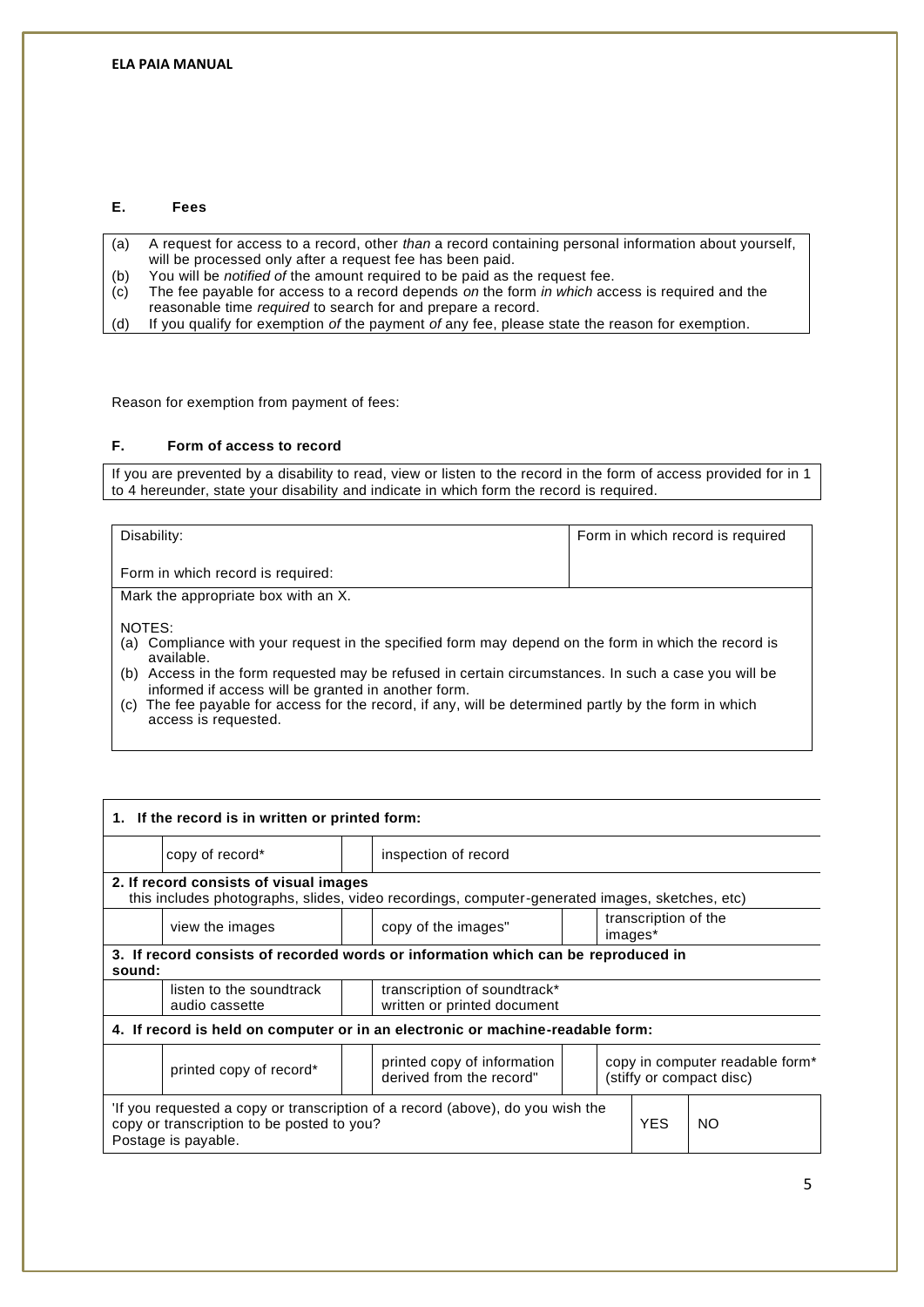#### **G Particulars of right to be exercised or protected**

If the provided space is inadequate, please continue on a separate folio and attach it to this form. The requester must sign all the additional folios.

- 1. Indicate which right is to be exercised or protected:
- 2. Explain why the record requested is required for the exercise or protection of the aforementioned right:

### **H. Notice of decision regarding request for access**

You will be notified in writing whether your request has been approved/denied. If you wish to be informed in another manner, please specify the manner and provide the necessary particulars to enable compliance with your request.

How would you prefer to be informed of the decision regarding your request for access to the record?

Signed at…………………………. This………… day of …………………………….20

#### SIGNATURE OF REQUESTER / PERSON ON WHOSE BEHALF REQUEST IS MADE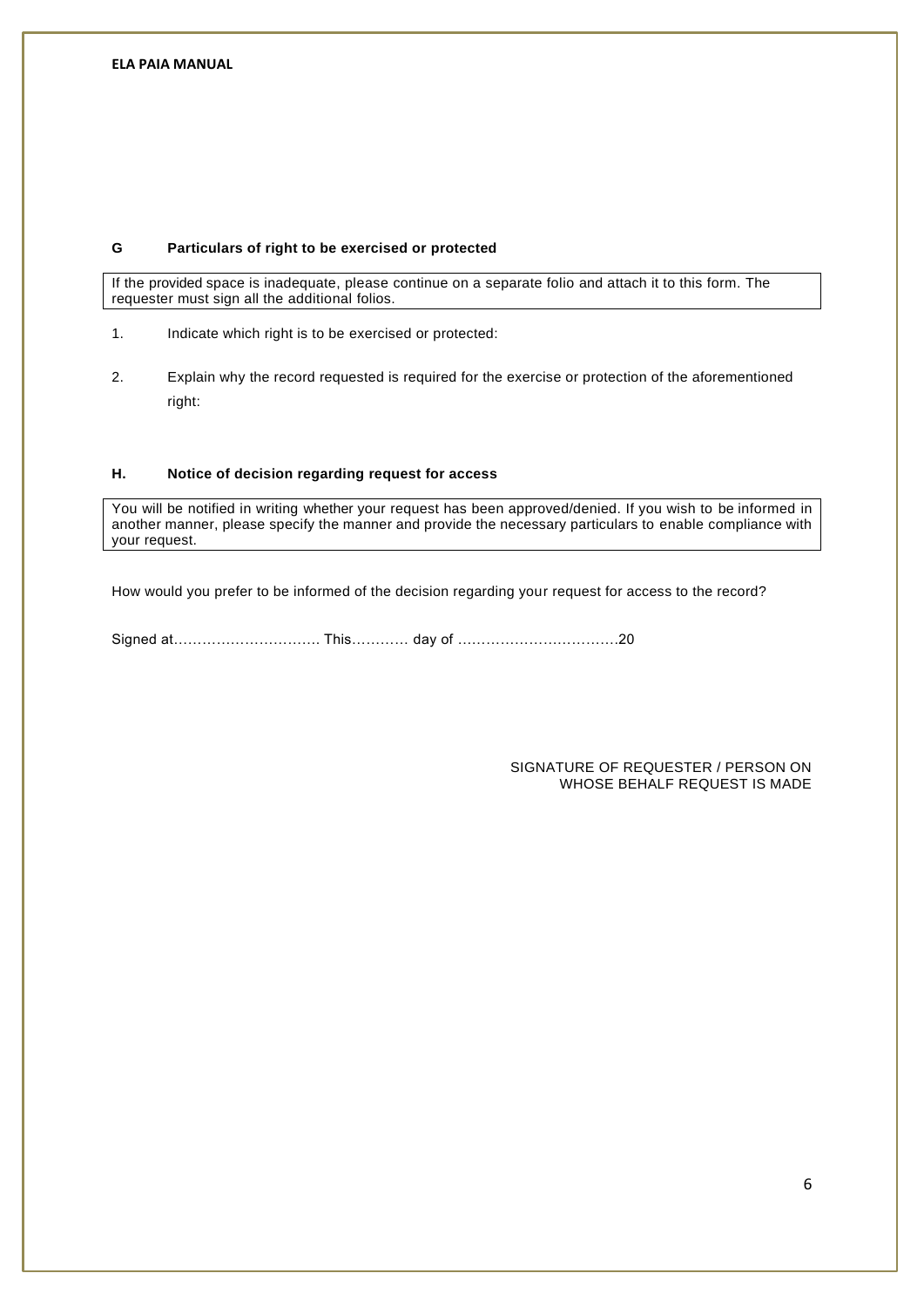#### **PART III FEES IN RESPECT OF PRIVATE BODIES**

- 1. The fee for a copy of the manual as contemplated in regulation 9 (2) (*c*) is R1,10 for every photocopy of an A4-size page or part thereof.
- 2. The fees for reproduction referred to in regulation 11 (1) are as follows:

|     |                                                                                                                           | R           |
|-----|---------------------------------------------------------------------------------------------------------------------------|-------------|
| (a) | For every photocopy of an A4-size page or part thereof                                                                    | 1,10        |
| (b) | For every printed copy of an A4-size page or part thereof held on a computer<br>or in electronic or machine-readable form | 0,75        |
| (c) | For a copy in a computer-readable form on-                                                                                |             |
|     | (i)<br>stiffy disc                                                                                                        | 7,50        |
|     | (ii)<br>compact disc                                                                                                      | 70,00       |
| (d) | For a transcription of visual images, for an A4-size page or part thereof                                                 | $(i)$ 40,00 |
| (e) | (ii)<br>For a copy of visual images                                                                                       | 60,00       |
|     | (i)<br>For a transcription of an audio record, for an A4-size page or part<br>thereof                                     | 20,00       |
|     | (ii)<br>For a copy of an audio record                                                                                     | 30,00       |

3. The request fee payable by a requester, other than a personal requester, referred to in regulation 11 (2) is R50,00.

4. The access fees payable by a requester referred to in regulation 11 (3) are as follows:

|     |     |                                                                                                                           | R     |
|-----|-----|---------------------------------------------------------------------------------------------------------------------------|-------|
| (1) | (a) | For every photocopy of an A4-size page or part thereof                                                                    | 1,10  |
|     | (b) | For every printed copy of an A4-size page or part thereof held on a<br>computer or in electronic or machine-readable form | 0,75  |
|     | (c) | For a copy in a computer-readable form on-                                                                                |       |
|     |     | (i)<br>stiffy disc                                                                                                        | 7,50  |
|     | (d) | (ii)<br>compact disc                                                                                                      | 70,00 |
|     |     | (i)<br>For a transcription of visual images, for an A4-size page or part<br>thereof                                       | 40,00 |
|     |     | (ii)<br>For a copy of visual images                                                                                       | 60,00 |
|     | (e) | (i)<br>For a transcription of an audio record, for an A4-size page or part<br>thereof                                     | 20,00 |

3.

4.